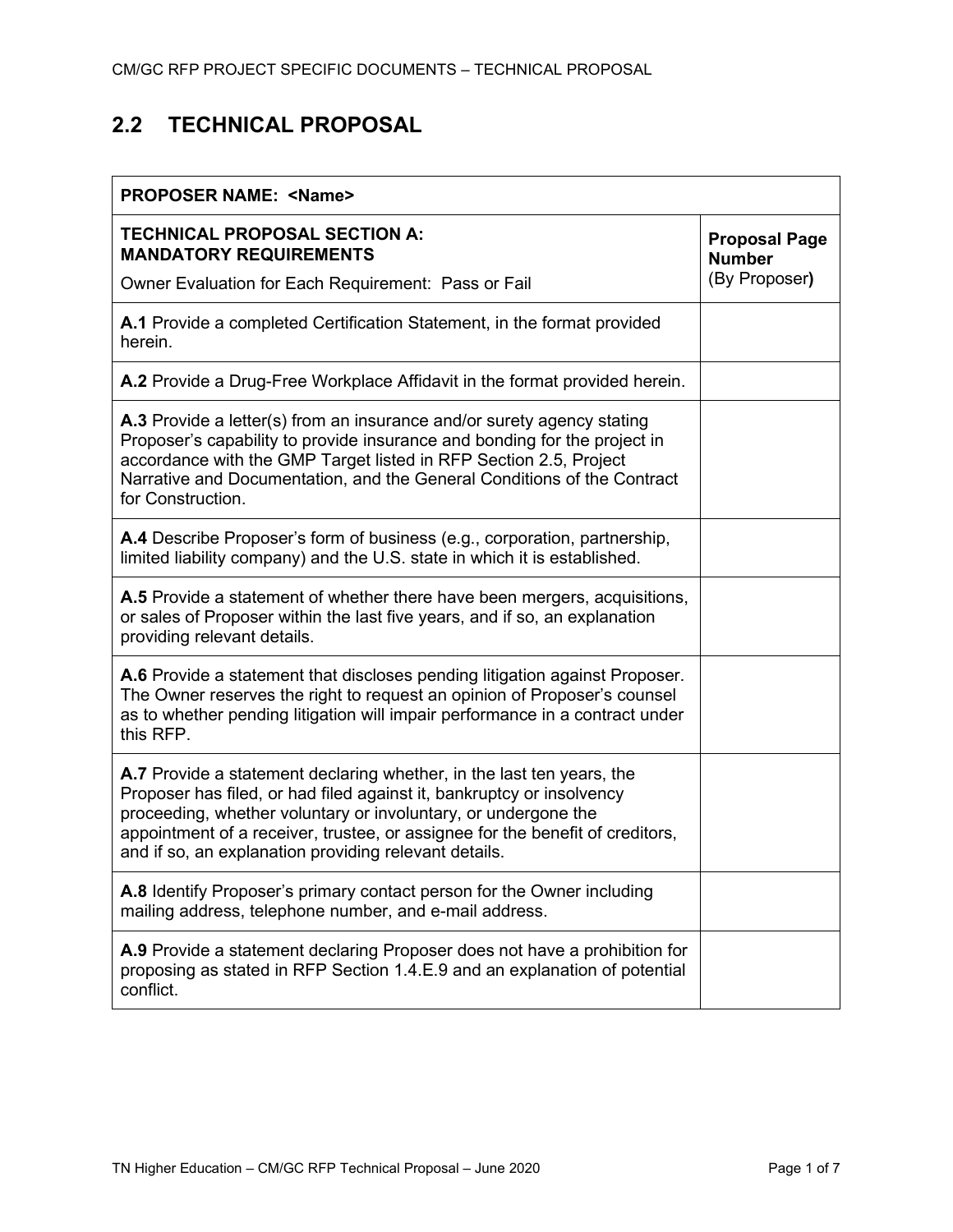## **CERTIFICATION STATEMENT** (In response to Technical Proposal Section A.1.)

Proposer Legal Entity Name: \_\_\_\_

#### **Proposer Tennessee Contractor License Information:**

License Number: \_\_\_\_\_\_\_\_\_\_\_\_\_\_\_\_\_\_\_\_\_License Classification applicable to project: \_\_\_\_\_\_\_\_\_\_\_\_\_\_\_\_

License expiration date: \_\_\_\_\_\_\_\_\_\_\_\_\_\_\_\_\_\_\_\_ Dollar Limit: \$\_\_\_\_\_\_\_\_\_\_\_\_\_\_\_\_\_\_\_

### **The Proposer hereby acknowledges, attests, certifies, warrants, and assures that:**

1. This proposal constitutes (a) a commitment to provide all services as defined in the Section 1.6, Pro Forma Master Contract (MC) Between Owner and CM/GC, and Section 1.7, Scope of Services, for the total contract period and (b) confirmation that the Proposer shall comply with all of the provisions in this Request for Proposal and shall accept all terms and conditions set out in the MC.

2. The information detailed in the proposal submitted herewith in response to the subject RFP is truthful, accurate and complete.

3. The proposal submitted herewith in response to the subject RFP shall remain valid for at least 60 days subsequent to the date of the Cost Proposal opening and thereafter in accordance with a contract pursuant to the RFP.

4. The Proposer shall not utilize the services of a contractor or subcontractor disqualified from participating in State Building Commission projects.

5. The Proposer shall not knowingly utilize the services of an illegal immigrant in the performance of the MC and shall not knowingly utilize the services of a subcontractor, sub-subcontractor, or consultant who utilizes the services of an illegal immigrant in the performance of the Work.

6. As applicable to the proposed MC, the Proposer shall comply with:

- a. the laws of the State of Tennessee;
- b. Title VI of the federal Civil Rights Act of 1964;
- c. Title IX of the federal Education Amendments Act of 1972;
- d. the Equal Employment Opportunity Act and the regulations issued there under by the federal government;
- e. the Americans with Disabilities Act of 1990 and the regulations issued there under by the federal government;
- f. the condition that the submitted proposal was independently arrived at, without collusion, under penalty of perjury;
- g. the condition that no amount shall be paid directly or indirectly to an employee or official of the State of Tennessee as wages, compensation, or gifts in exchange for acting as an officer, agent, employee, subcontractor, or consultant to the Proposer in connection with the Procurement under this RFP; and,
- h. the condition that in compliance with the Iran Divestment Act the Proposer is not on the list created pursuant to Tennessee Code Annotated (TCA) § 12-12-106 and shall not utilize a subcontractor on that list.
- 6. The following statement is (mark the one that is applicable)  $\vert \text{True} \vert$   $\vert \text{False:}$ The Proposer and/or any of the Proposer's employees, agents, independent contractors and/or proposed Subcontractors have been convicted of, pled guilty to, or pled nolo contendere to a contract crime involving a public contract.

7. The person who signs this certification on behalf of the Proposer is legally empowered to bind the Proposer to the provisions of this RFP and a resulting contract.

8. The Proposer acknowledges receipt of Addendum:

Addendum number(s) and date(s):  $\Box$ 

| <b>SIGNATURE:</b> | <b>DATT</b> |  |
|-------------------|-------------|--|
|-------------------|-------------|--|

Printed Name and Title:

END OF CERTIFICATION STATEMENT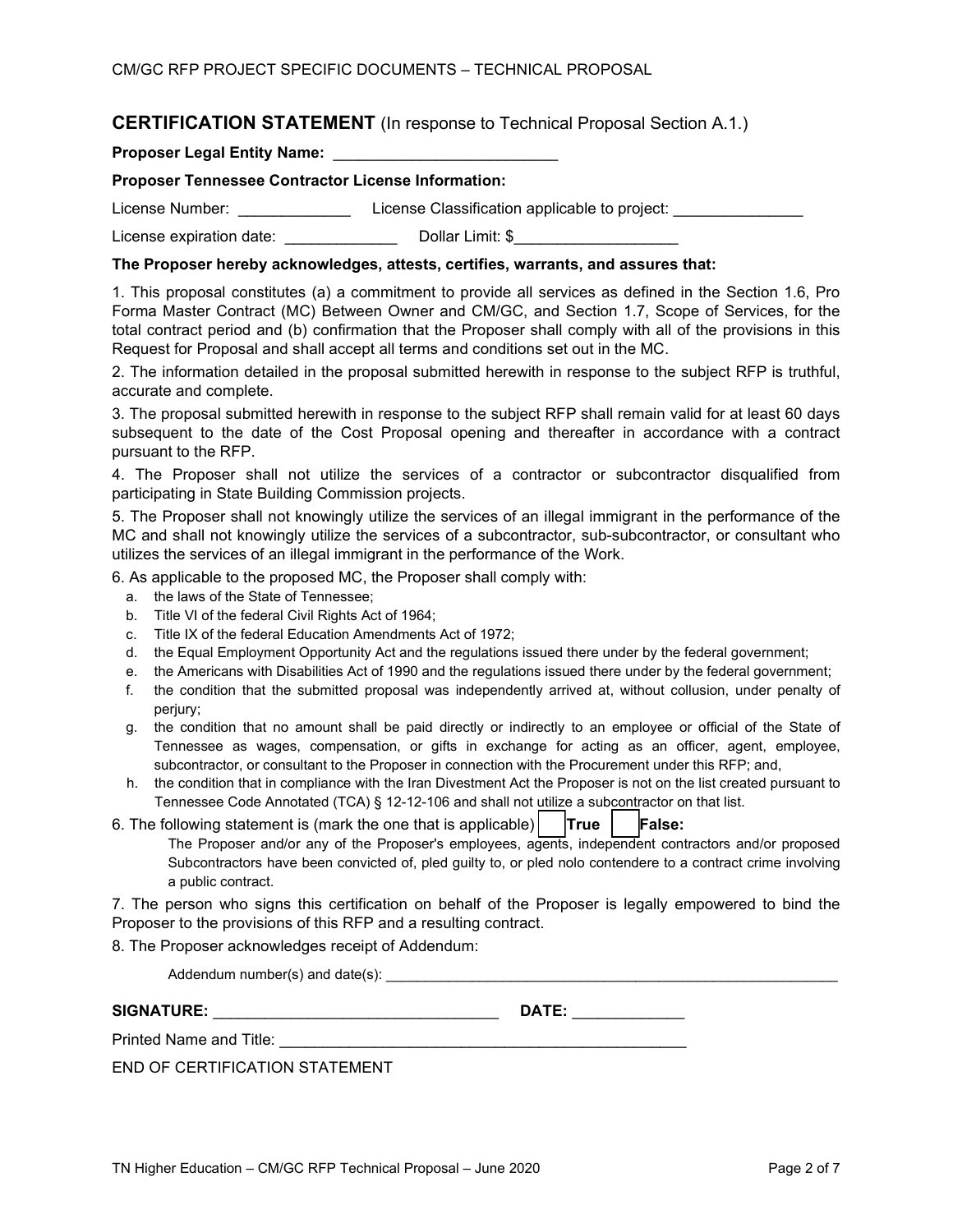# **DRUG-FREE WORKPLACE AFFIDAVIT** (In response to Technical Proposal Section A.2.)

STATE OF \_\_\_\_\_\_\_\_\_\_\_\_\_\_\_\_\_\_\_

COUNTY OF \_\_\_\_\_\_\_\_\_\_\_\_\_\_\_\_\_

The undersigned, principal officer of  $\blacksquare$ 

employer of five or more employees contracting with \_\_\_\_\_\_\_\_\_\_\_\_\_\_\_\_\_\_\_\_\_\_\_\_\_\_\_\_,

the Owner, to provide construction services, hereby states under oath as follows:

1. The undersigned is a principal officer of the Contractor and is duly authorized to execute this Affidavit on behalf of the Contractor.

2. The Contractor submits this Affidavit pursuant to Tennessee Code Annotated (TCA) § 50-9- 113, which requires each employer with five or more employees receiving pay who contracts with the state to provide construction services to submit an affidavit stating that such employer has a drug-free workplace program that complies with TCA Title 50, Chapter 9.

3. The Company is in compliance with TCA § 50-9-113.

\_\_\_\_\_\_\_\_\_\_\_\_\_\_\_\_\_\_\_\_\_\_\_\_\_\_\_\_\_\_\_\_\_\_\_\_\_\_\_\_\_\_\_\_

Further affiant saith not.

Principal Officer

| <b>STATE OF</b> |
|-----------------|
|-----------------|

COUNTY OF \_\_\_\_\_\_\_\_\_\_\_\_\_\_\_\_\_\_\_

Before me personally appeared \_\_\_\_\_\_\_\_\_\_\_\_\_\_\_\_\_\_\_\_\_\_\_\_\_\_\_\_, with whom I am personally acquainted (or proved to me on the basis of satisfactory evidence), and who acknowledged that such person executed the foregoing affidavit for the purposes therein contained.

| Witness my hand and seal at office this | dav of |  |  |  |
|-----------------------------------------|--------|--|--|--|
|-----------------------------------------|--------|--|--|--|

Notary Public

My commission expires: \_\_\_\_\_\_\_\_\_\_\_\_\_\_\_\_\_\_\_\_\_\_\_

 $\frac{1}{2}$  ,  $\frac{1}{2}$  ,  $\frac{1}{2}$  ,  $\frac{1}{2}$  ,  $\frac{1}{2}$  ,  $\frac{1}{2}$  ,  $\frac{1}{2}$  ,  $\frac{1}{2}$  ,  $\frac{1}{2}$  ,  $\frac{1}{2}$  ,  $\frac{1}{2}$  ,  $\frac{1}{2}$  ,  $\frac{1}{2}$  ,  $\frac{1}{2}$  ,  $\frac{1}{2}$  ,  $\frac{1}{2}$  ,  $\frac{1}{2}$  ,  $\frac{1}{2}$  ,  $\frac{1$ 

END OF AFFIDAVIT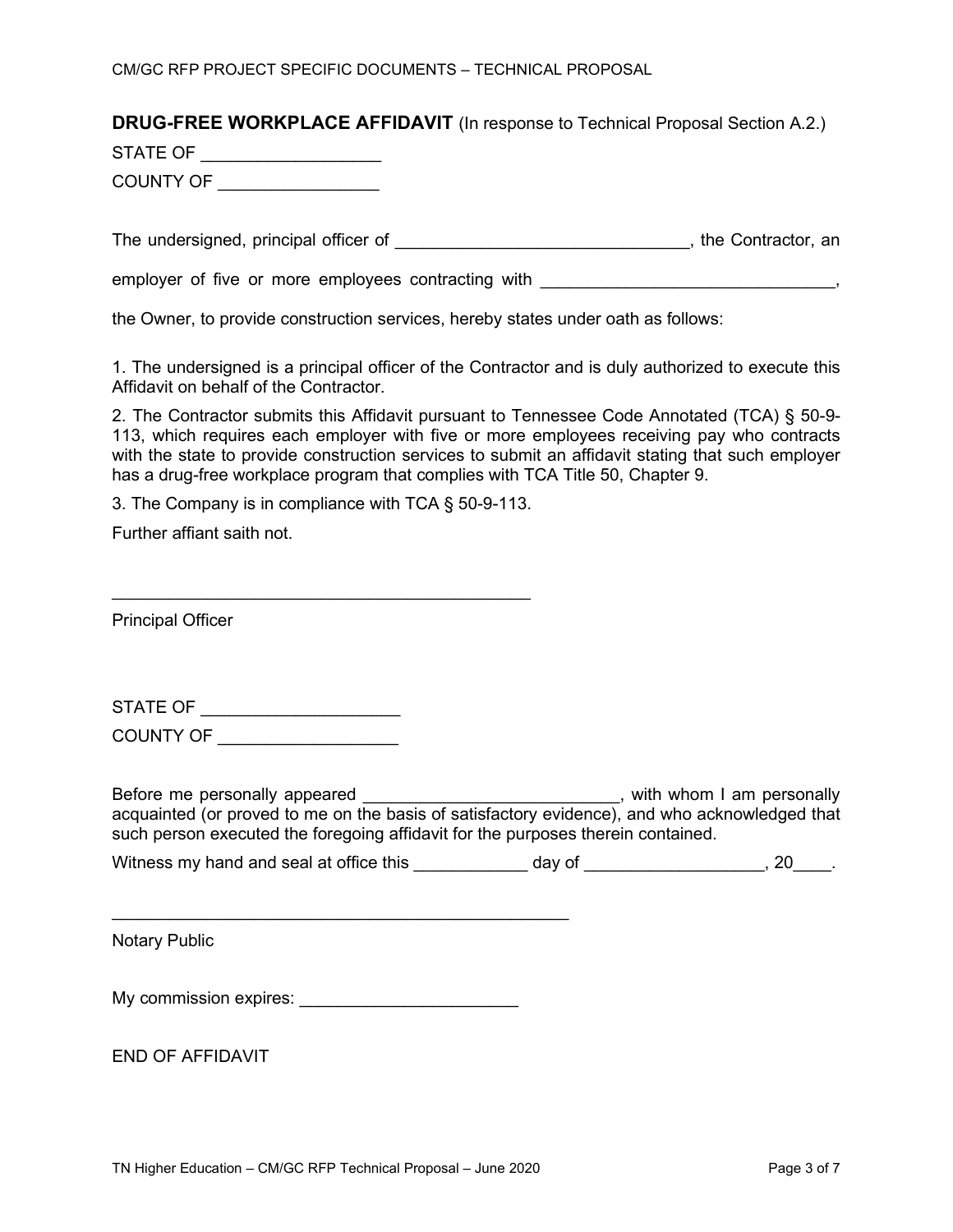| <b>PROPOSER NAME: <name></name></b>                                                                                                                                                                                                                                                                                                                                                                                                                                                                                                                                                                                                 |                                                        |  |
|-------------------------------------------------------------------------------------------------------------------------------------------------------------------------------------------------------------------------------------------------------------------------------------------------------------------------------------------------------------------------------------------------------------------------------------------------------------------------------------------------------------------------------------------------------------------------------------------------------------------------------------|--------------------------------------------------------|--|
| <b>TECHNICAL PROPOSAL SECTION B:</b><br><b>QUALIFICATIONS AND EXPERIENCE</b>                                                                                                                                                                                                                                                                                                                                                                                                                                                                                                                                                        | <b>Proposal Page</b><br><b>Number</b><br>(By Proposer) |  |
| <b>B.1</b> Provide a brief statement indicating Proposer's credentials to deliver<br>the services required by this RFP. Name the office location(s) providing<br>services and number of employees in each. Provide Proposer's insurance<br>experience modification rate for the last three years.<br>5 points                                                                                                                                                                                                                                                                                                                       |                                                        |  |
| <b>B.2</b> Provide summary information for each of no more than three projects<br>of similar scope and complexity constructed in the past ten years or is<br>being constructed by Proposer. Format information as shown after this<br>Section B on no more than one page for each project.<br>15 points                                                                                                                                                                                                                                                                                                                             |                                                        |  |
| <b>B.3</b> List contracts with the State of Tennessee including current contracts<br>and contracts completed within the past five years.                                                                                                                                                                                                                                                                                                                                                                                                                                                                                            |                                                        |  |
| 5 points                                                                                                                                                                                                                                                                                                                                                                                                                                                                                                                                                                                                                            |                                                        |  |
| <b>B.4</b> Provide resumes of no more than one page each for key personnel.<br>Include title/position, education, professional license or registration, general<br>employment history, and relevant project experience and project roles.<br>Key personnel shall include, at a minimum, the project executive, project<br>manager(s), superintendent(s), and pre-construction phase cost<br>estimator(s). The project manager must be assigned to both the pre-<br>construction phase and the construction phase. Provide two references for<br>the project manager(s) and superintendent(s) with names and contact<br>information. |                                                        |  |
| 15 points                                                                                                                                                                                                                                                                                                                                                                                                                                                                                                                                                                                                                           |                                                        |  |
| <b>B.5</b> Provide a table identifying the personnel named in B.4 assigned to<br>projects named in B.2 and their job titles for those projects.                                                                                                                                                                                                                                                                                                                                                                                                                                                                                     |                                                        |  |
| 10 points                                                                                                                                                                                                                                                                                                                                                                                                                                                                                                                                                                                                                           |                                                        |  |
| <b>B.6</b> Provide a table identifying the estimated amount of time in hours per<br>week that each of the key personnel identified in B.4 will be committed to<br>this project during the pre-construction and construction phase. Designate<br>in the table the personnel to be included in the Cost Proposal monthly<br>general conditions for Contract Time and Construction Close-Out.<br>10 points                                                                                                                                                                                                                             |                                                        |  |
| Section B: 60 points                                                                                                                                                                                                                                                                                                                                                                                                                                                                                                                                                                                                                |                                                        |  |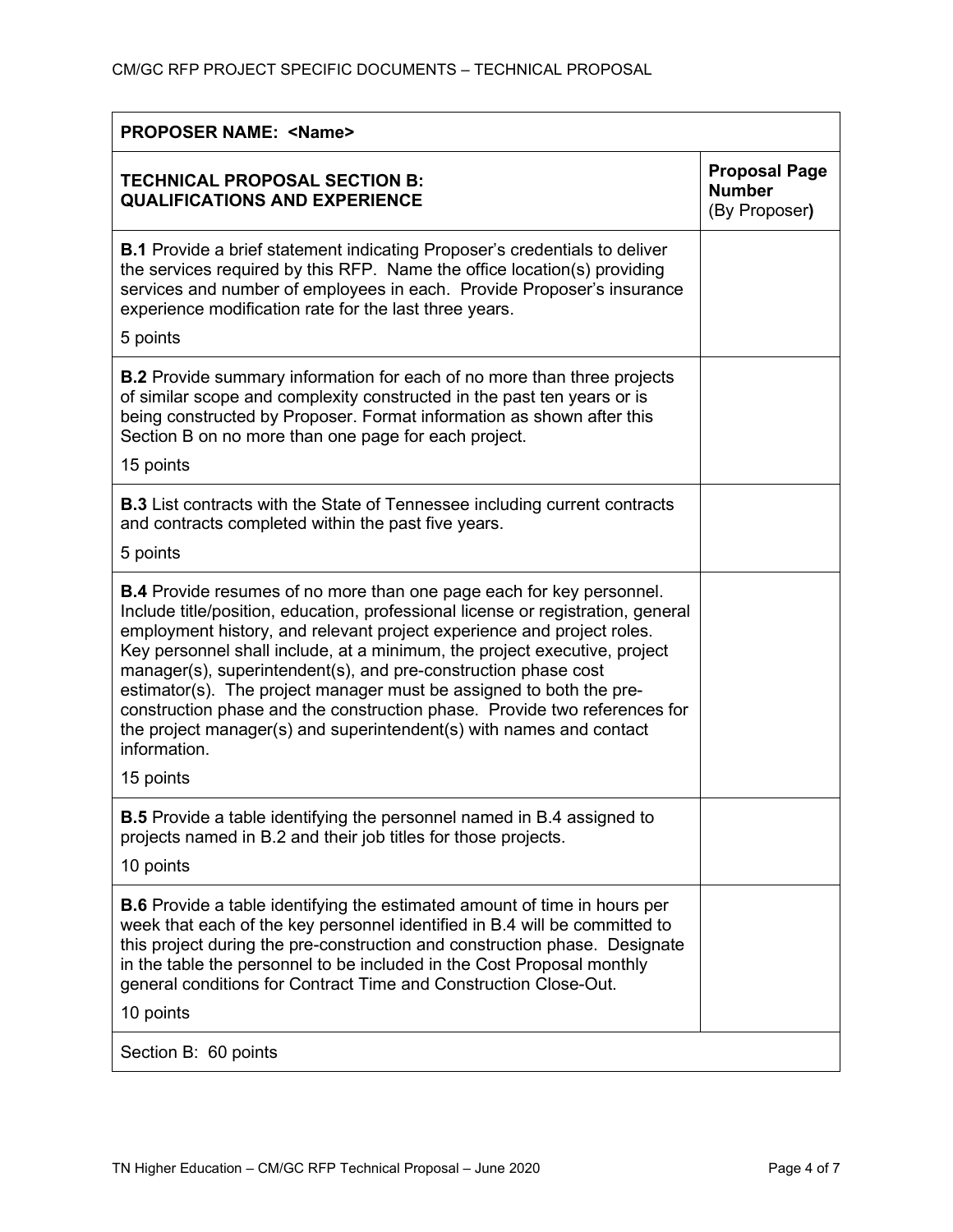| <b>PROPOSER NAME: <name></name></b>                                                 |
|-------------------------------------------------------------------------------------|
| <b>SIMILAR PROJECT INFORMATION (In response to Technical Proposal Section B.2.)</b> |
| Project Title:<br>Client:<br>Project City, State:                                   |
| <b>Client Contact and Title:</b><br><b>Client Contact Telephone and Email:</b>      |
| <b>Project Construction Start Date:</b><br>Project Construction Completion Date:    |
| Project Square Footage:<br>Dollar Value of Project Construction:                    |
| Project Executive:<br>Project Manager:<br><b>Construction Superintendent:</b>       |

Describe the project including the scope of the work and the services provided by Proposer. Relate the work in this project to the scope and services contained in the RFP.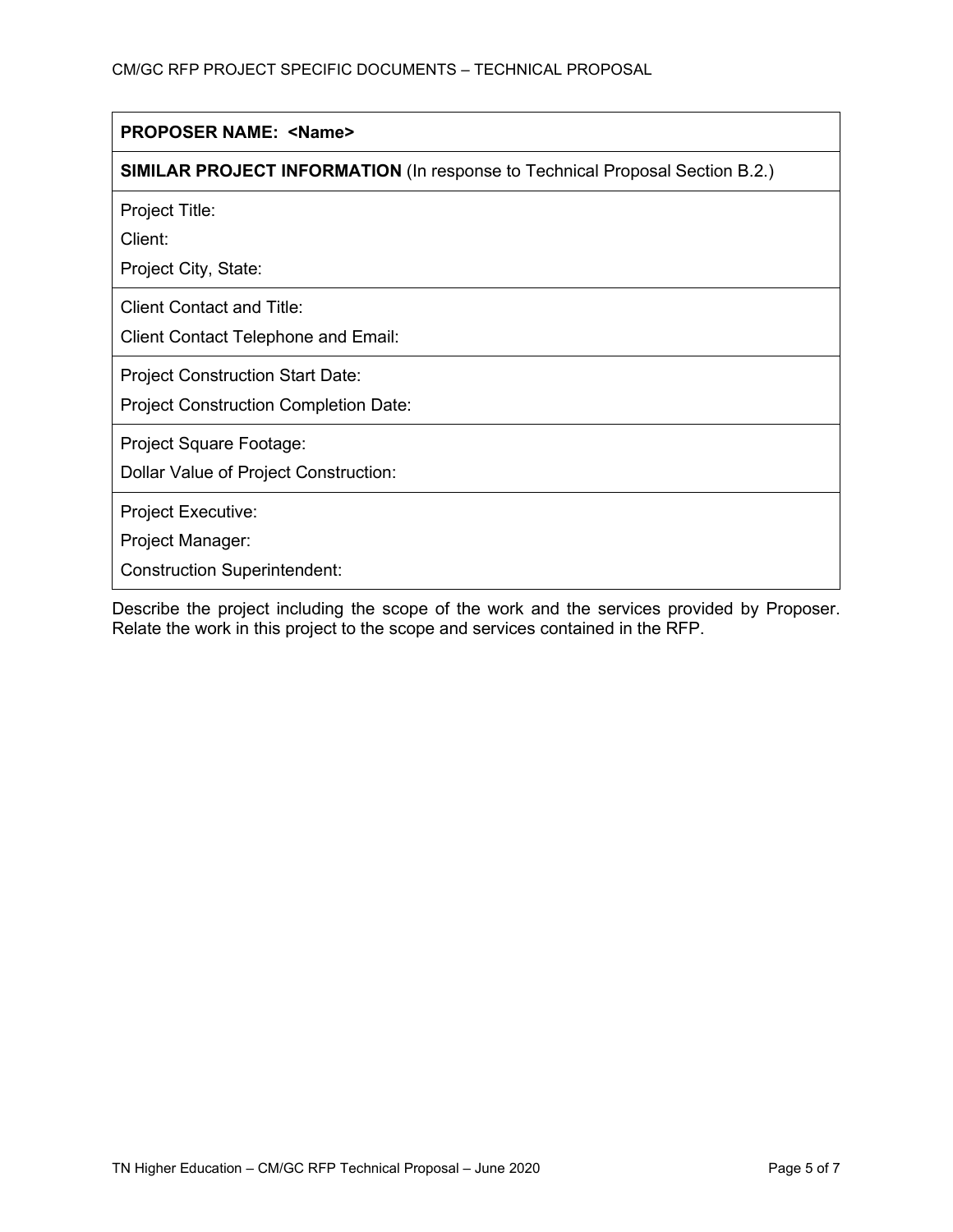| <b>PROPOSER NAME: <name></name></b>                                                                                                                                                                                                                                                                                                                                                                                                                                                                                                                    |                                                        |  |
|--------------------------------------------------------------------------------------------------------------------------------------------------------------------------------------------------------------------------------------------------------------------------------------------------------------------------------------------------------------------------------------------------------------------------------------------------------------------------------------------------------------------------------------------------------|--------------------------------------------------------|--|
| TECHNICAL PROPOSAL SECTION C (C.1 through C.4):<br><b>TECHNICAL APPROACH</b>                                                                                                                                                                                                                                                                                                                                                                                                                                                                           | <b>Proposal Page</b><br><b>Number</b><br>(By Proposer) |  |
| <b>C.1</b> Provide a statement indicating how Proposer will deliver the pre-<br>construction and construction management services required by this RFP.<br>Include a project organizational chart designating the lines of authority.<br>10 points                                                                                                                                                                                                                                                                                                     |                                                        |  |
| <b>C.2</b> Describe the methods to be used for the following pre-construction<br>phase services as applied to this project:<br>a. Schedule development<br>b. Cost model<br>c. Constructability<br>d. Value engineering<br>e. Strategy for using internal and external resources for a, b, c, and d.<br>Measures to be taken, in addition to that described in Section I of<br>f.<br>RFP Section 1.7.1, Pre-Construction Phase Services, for the<br>process for subcontractor qualification and requesting information<br>from potential subcontractors |                                                        |  |
| 10 points                                                                                                                                                                                                                                                                                                                                                                                                                                                                                                                                              |                                                        |  |
| <b>C.3</b> Describe the methods to be used for the following construction phase<br>services as applied to this project.<br>a. Tracking and reporting construction progress, schedule, conflict<br>resolution, accounting information, and punch lists<br>b. Quality control program for construction<br>c. Safety program for construction<br>d. Construction documentation including use of BIM or other<br>technology for documents provided to the owner.<br>e. Project close-out procedures                                                        |                                                        |  |
| 10 points                                                                                                                                                                                                                                                                                                                                                                                                                                                                                                                                              |                                                        |  |
| <b>C.4</b> Describe Proposer's experience implementing criteria for sustainable<br>design and construction such as State of Tennessee Sustainable Design<br>Guidelines, High Performance Building Requirements, LEED, Green<br>Globes or Energy Star.<br>5 points                                                                                                                                                                                                                                                                                      |                                                        |  |

Section C continues on the next page.